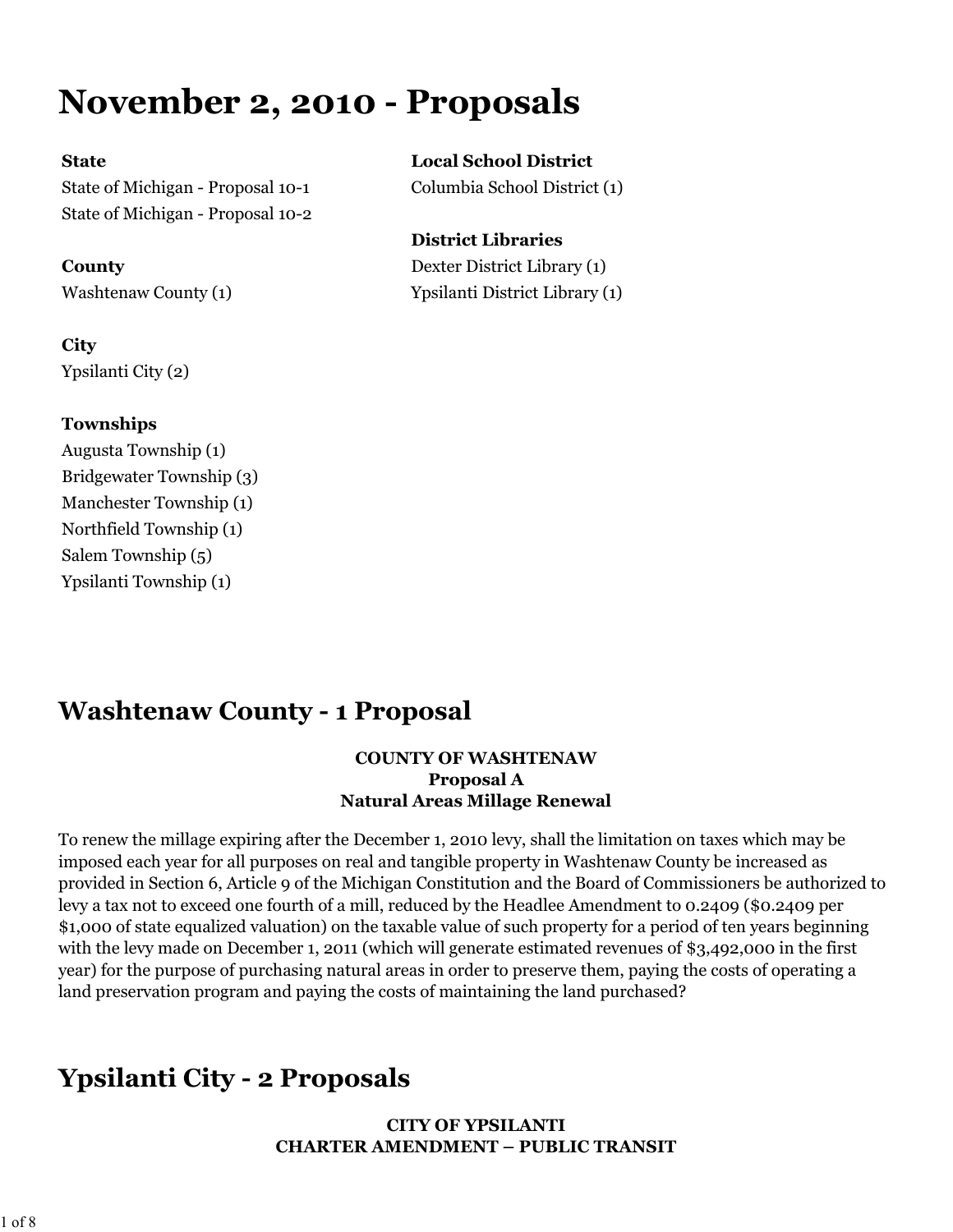An amendment to Section 6.01 of Article VI, Taxation, of the City Charter to restore the tax levy of 0.9789 mills for Public Transit purposes

This amendment authorizes, in any year a millage is NOT otherwise levied for countywide or regional public transit, or when needed to supplement a countywide or regional millage approved by City Council, a tax of 0.9789 mills solely for public transit purposes. Approval increases the tax levy by 0.9789 mills as new additional millage in excess of the legal limitation, restoring the authorized Charter millage to 20 mills, since reduced by the Headlee amendment. It is estimated if levied, 0.9789 mills would raise approximately \$281,429 in 2011.

Shall the proposed amendment be adopted?

#### **CITY OF YPSILANTI PROPOSAL FOR A GENERAL REVISION OF THE CITY CHARTER**

Shall a Charter Commission be established with the purpose of writing a general revision of the Ypsilanti City Charter for submission or approval of the voters in accordance with the provisions of Michigan Law?

### **Augusta Township - 1 Proposal**

#### **CHARTER TOWNSHIP OF AUGUSTA Proposal (Police Protection)**

Shall the Charter Township of Augusta be authorized to levy and increase the limitations of the total amount of general ad valorem taxes which may be imposed in any one year upon real and tangible personal property in the Charter Township of Augusta, Washtenaw County, Michigan, as provided by Section 6 of Article IX of the Constitution of Michigan, 1965, from 0.0 to 1.8 mills (\$1.80 per \$1,000), for a period of five (5) years from 2010 through 2014 both inclusive for the purpose of providing revenue for law enforcement services? The first year of this levy will generate an estimated revenue of \$375,926.

### **Bridgewater Township - 3 Proposals**

#### **TOWNSHIP OF BRIDGEWATER PROPOSED RENEWAL FOR POLICE SERVICES**

Shall the expired previous voted increase in the tax limitation imposed under Article IX, Sec. 6 of the Michigan Constitution in Bridgewater Township, of 1.25 mills (\$1.25 per \$1,000 of taxable value), reduced to 1.25 mills (\$1.25 per \$1,000 of taxable value) by the required millage rollbacks, be renewed at 1.25 mills (\$1.25 per \$1,000 of taxable value) and levied for two (2) years, 2011 through 2012 inclusive, to maintain the township's contracted police services, raising an estimated one hundred seven thousand dollars (\$107,000) in the first year the millage is levied?

#### **TOWNSHIP OF BRIDGEWATER PROPOSED MILLAGE FOR FIRE SERVICES**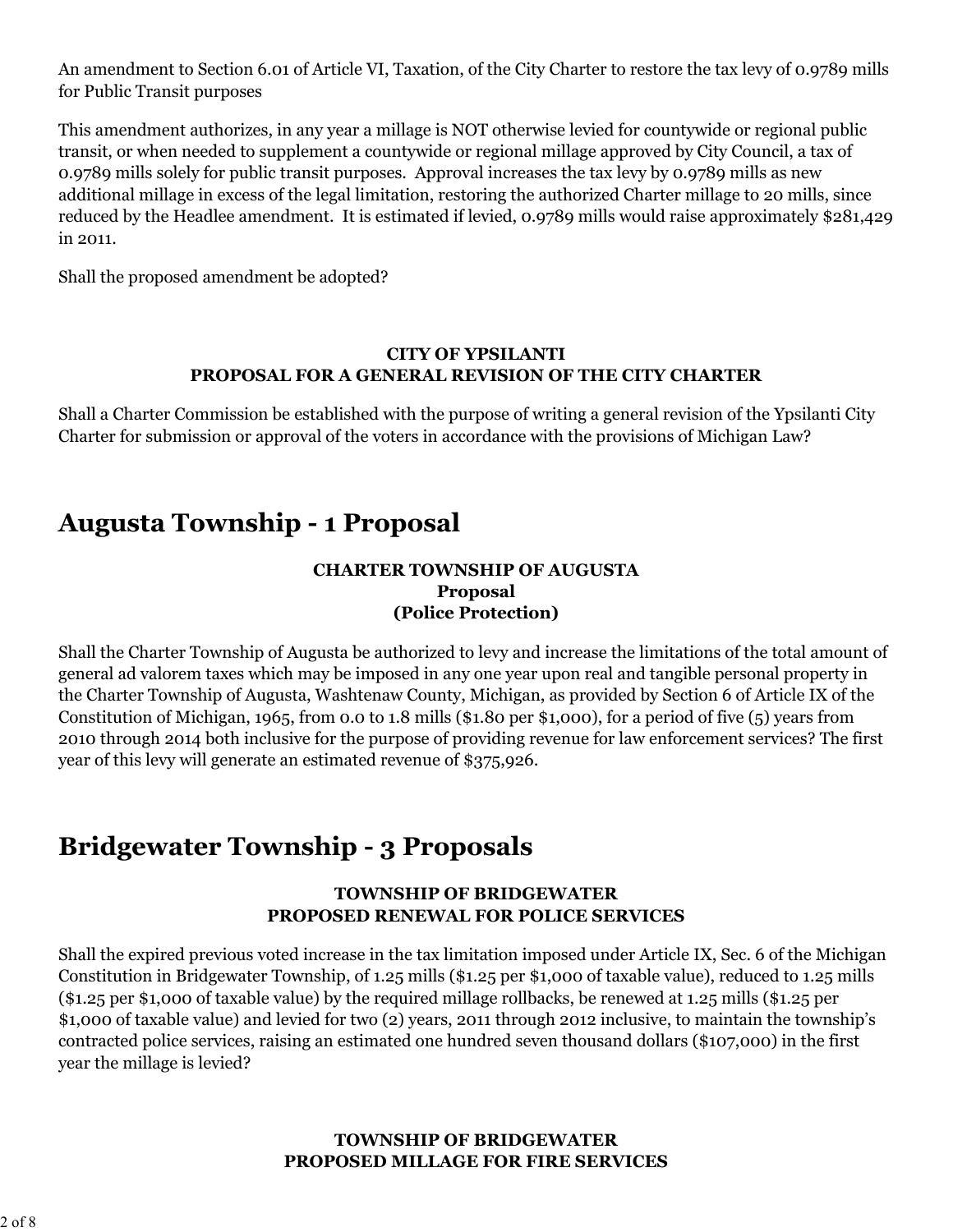Shall Bridgewater Township impose an increase of up to 0.75 mil (\$0.75 per \$1,000 of taxable value) in the tax limitation imposed under Article IX, Sec. 6 of the Michigan Constitution and levy it for two (2) years, 2011 through 2012 inclusive, to maintain the township's contracted fire services, which 0.75 mil increase will raise an estimated \$65,000 in the first year the millage is levied?

#### **TOWNSHIP OF BRIDGEWATER PROPOSED RENEWAL AND INCREASE OF MILLAGE FOR ROADS**

Shall the expired previous voted increases in the tax limitations imposed under Article IX, Sec. 6 of the Michigan Constitution in Bridgewater Township, of 1.0 mil (\$1.00 per \$1,000 of taxable value), reduced to 0.9826 mills (\$0.9826 per \$1,000 of taxable value) by the required millage rollbacks, be renewed at and increased up to the original voted 1.0 mil (\$1.00 per \$1,000 of taxable value) and levied for five (5) years, 2011 through 2015 inclusive, for road improvements and maintenance of roads in Bridgewater Township, raising an estimated \$85,600 in the first year the millage is levied?

### **Manchester Township - 1 Proposal**

#### **TOWNSHIP OF MANCHESTER EXTRA VOTED OPERATING MILLAGE RENEWAL**

Shall the expired previous voted increases in the tax limitation imposed under Article IX, Sec. 6 of the Michigan Constitution on general ad valorem taxes within Manchester Township, of 0.25 mills (\$0.25 per \$1,000 of Taxable value), reduced to 0.2474 mills (\$0.2474 per \$1,000 of Taxable value) by the required millage rollbacks, be renewed at and increased up to the original voted 0.25 mills (\$0.25 per \$1,000 of Taxable value) and levied of 5 years, for the period of 2010 through 2014 inclusive, for General Township Operating Purposes within Manchester Township, raising in the first year the millage is levied an estimated \$46,415?

### **Northfield Township - 1 Proposal**

#### **TOWNSHIP OF NORTHFIELD POLICE PROTECTION MILLAGE RENEWAL PROPOSAL B**

*This proposal will allow the Township to continue to levy that portion of 1.50 mills previously approved by electors to fund police protection in Northfield Township which is scheduled to expire with the 2010 levy. This millage has been reduced by operation of the Headlee amendment to 1.4603 mills.*

As a renewal of previously authorized millage which will expire with the 2010 levy, shall the limitation on the amount of taxes which may be imposed on taxable property in the Township of Northfield, County of Washtenaw, Michigan, be increased by 1.4603 mills (\$1.4603 per thousand dollars of taxable value) for a period of five (5) years, 2011 to 2015, inclusive, for the purpose of providing funds for police protection in Northfield Township? It is estimated that 1.4603 mills would raise approximately \$480,646.30 when first levied in 2011.

### **Salem Township - 5 Proposals**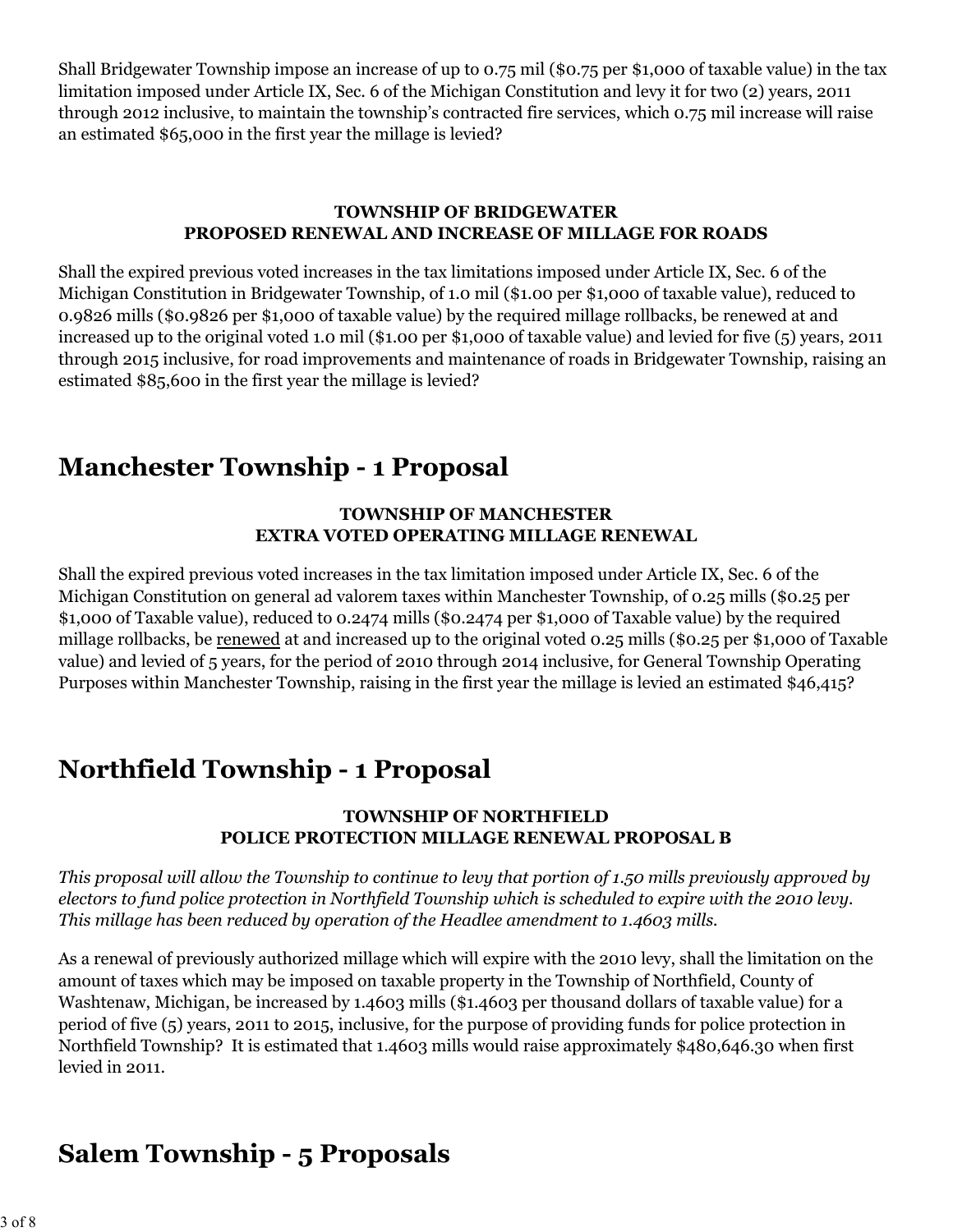#### **RECALL**

#### **Statement of Reason:**

1. At the April 13, 2010 regular meeting of the Salem Township Board of Trustees, Supervisor Robert Heyl voted to approve the motion to evict the Contract Post Office from Township property within 30 days.

2. At the April 13, 2010 regular meeting of the Salem Township Board of Trustees, Supervisor Robert Heyl voted to authorize the Township attorney to pursue all legal remedies necessary to evict the Contract Post Office if, within 30 days of being issued the "Notice to Quit", the Contract Post Office has not vacated Township property.

3. At the April 13, 2010 regular meeting of the Salem Township Board of Trustees Supervisor Robert Heyl voted to dissolve the Township's Fire Administrative Board.

#### **Justification of Conduct:**

1. The Salem Contract Post Office is a privately owned, for profit business.

2. I do not believe any private enterprise should be subsidized with Governmental funds (i.e. Your Money).

3. The Contract Post Office has not had a lease in over 9 years. I simply voted to ask the Contract Post Office to relocate.

4. The Fire Administrative Board's actions could have created huge liability for the Township which is why I voted to dissolve them.

5. I believe a "go between" entity was unnecessary and having the Fire Chief report directly to the Township Board was more efficient.

6. I do not want to eliminate the Fire Department. With proper procedures and accountability in place, their service to Township residents will be enhanced and costs to the Township controlled.

#### **Shall Robert Heyl be recalled from the office of Salem Township Supervisor?**

#### **RECALL**

#### **Statement of Reason:**

1. At the April 13, 2010 regular meeting of the Salem Township Board of Trustees, Treasurer Paul J. Uherek voted to approve the motion to evict the Contract Post Office from Township property within 30 days. 2. At the April 13, 2010 regular meeting of the Salem Township Board of Trustees, Treasurer Paul J. Uherek

voted to authorize the Township attorney to pursue all legal remedies necessary to evict the Contract Post Office if, within 30 days of being issued the "Notice to Quit", the Contract Post Office has not vacated Township property.

3. At the April 13, 2010 regular meeting of the Salem Township Board of Trustees Treasurer Paul J. Uherek voted to dissolve the Township's Fire Administrative Board.

#### **Justification of Conduct:**

1. I voted to evict the Contract Postal Unit because the people of Salem Township should in no way subsidize the sole proprietor, Linda Hamilton.

2. Salem Township is not responsible for providing space to a for profit sole proprietor business. The Contract Postal Unit is not a federally run Post Office facility.

3. The Salem Fire Department should not be accountable to a Fire Administration Board. The Salem Fire Department should be held directly accountable to the officials who were elected by the people of Salem Township.

#### **Shall Paul J. Uherek be recalled from the office of Salem Township Treasurer?**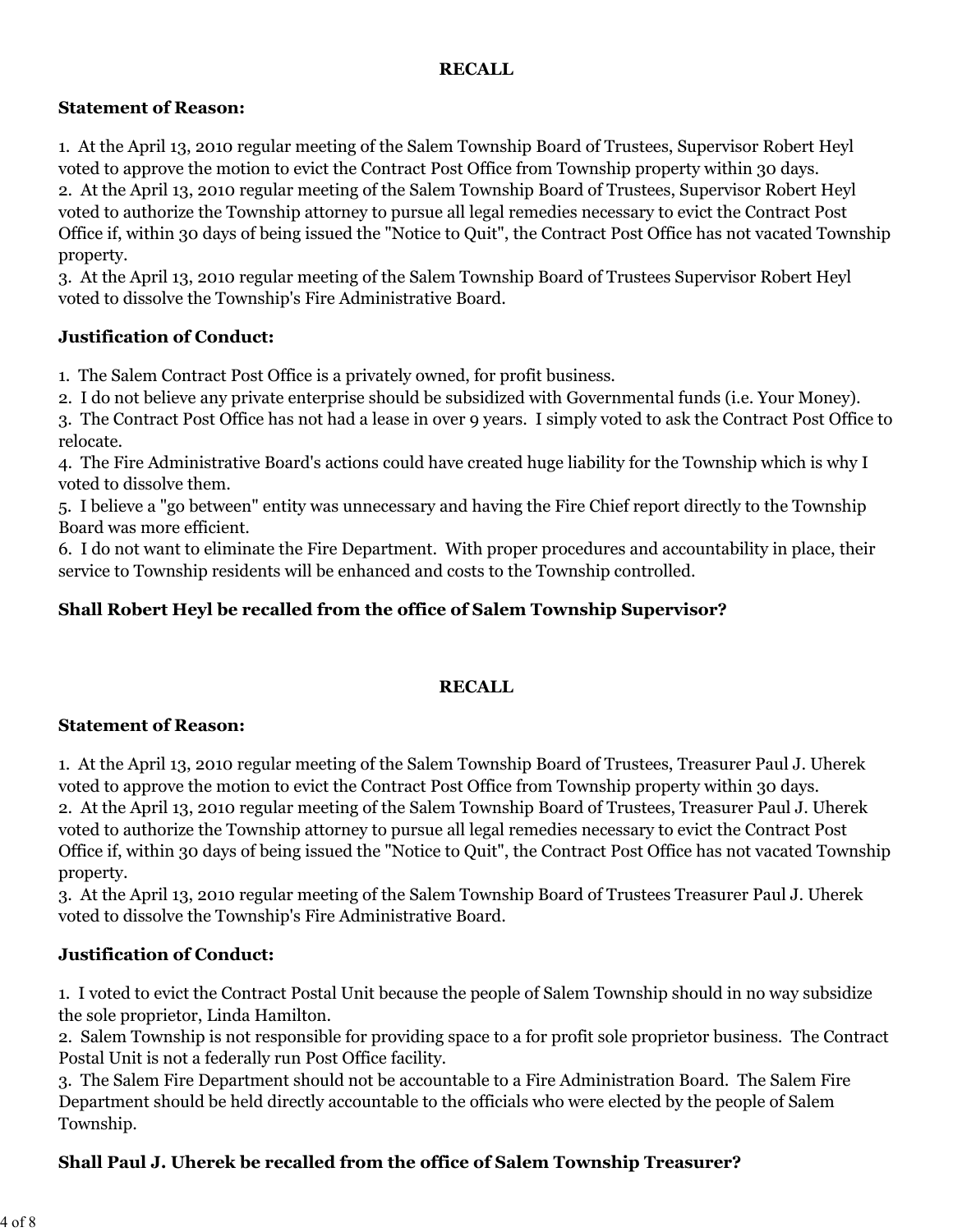#### **RECALL**

#### **Statement of Reason:**

1. At the April 13, 2010 regular meeting of the Salem Township Board of Trustees, Trustee Wayne W. Wallazy voted to approve the motion to evict the Contract Post Office from Township within 30 days.

2. At the April 13, 2010 regular meeting of the Salem Township Board of Trustees, Trustee Wayne W. Wallazy voted to authorize the Township attorney to pursue all legal remedies necessary to evict the Contract Post Office if, within 30 days of being issued the "Notice to Quit", the Contract Post Office has not vacated Township property.

3. At the April 13, 2010 regular meeting of the Salem Township Board of Trustees, Trustee Wayne W. Wallazy voted to dissolve the Township's Fire Administrative Board.

#### **Justification of Conduct:**

1. I do not support building a new Township complex. My conservative values have always taught me whenever possible make due with what you have. I feel just because Salem has the money, does not mean we have to spend it. I felt if the Salem Contract Post Office would relocate from the Rider House (part of our Township complex) to elsewhere in the Hamlet, this would allow for this much needed space to be used for Township business.

2. It was my intent to allow for reasonable extensions until the Contract Post Office relocated.

3. I support the Salem Township Fire Department. In fact, on 2-9-10, I brought a motion to the Board that was unanimously approved. This motion authorized the Township's insurance company to survey (at no cost to the Township) the Salem Fire Department. The intent of this survey was to provide information that could potentially aid in limiting the liability to Salem Township, optimize the fire service and provide a safe working environment for our firefighters.

The Township Board acted within it's authority to terminate the Fire Administrative Board. This will now allow for direct communication between the Board and the Fire Department.

#### **Shall Wayne W. Wallazy be recalled from the office of Salem Township Trustee?**

#### **RECALL**

#### **Statement of Reason:**

1. At the April 13, 2010 regular meeting of the Salem Township Board of Trustees, Clerk David Trent voted no on the motion to evict the Contract Post Office from Township property.

2. At the April 13, 2010 regular meeting of the Salem Township Board of Trustees, Clerk David Trent voted no on the motion to authorize the Township attorney to pursue all legal remedies necessary to evict the Contract Post Office if, within 30 days of being issued the "Notice to Quit", the Contract Post Office has not vacated Township property.

3. At the April 13, 2010 regular meeting of the Salem Township Board of Trustees, Clerk David Trent voted no on the motion to dissolve the Township's Fire Administrative Board.

#### **Justification of Conduct:**

I voted against the motions that were approved by a 4-3 majority vote of the Board. The 30 day deadline for the Notice to Quit to evict the Contract Post Office from the Rider House was totally unrealistic and was made without considering the following issues: potential interruption of mail service, impact on citizens who would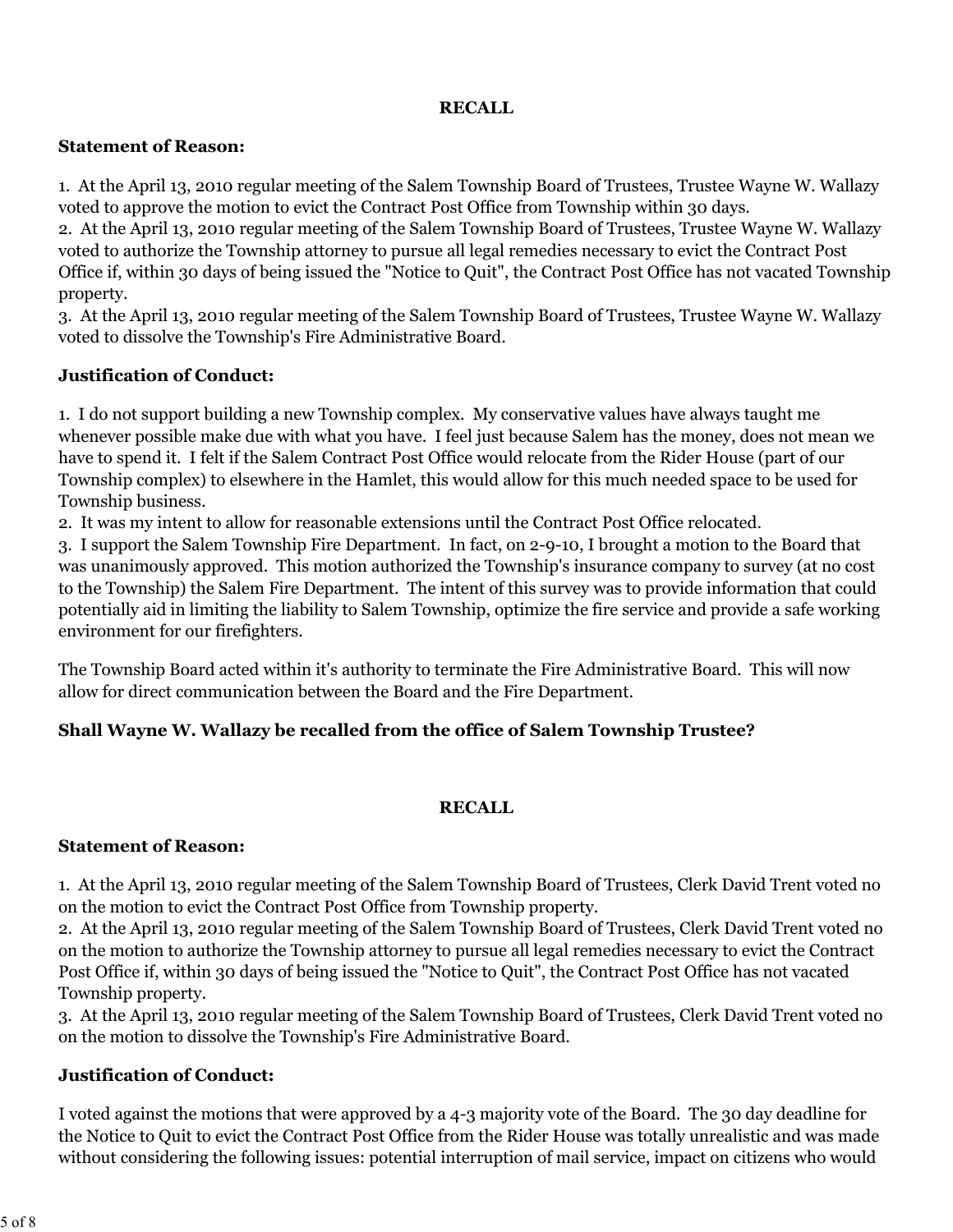be forced to travel to downtown Northville to pick up their mail, loss of the Salem zip code, and inadequate lead time for residents and businesses to change their mailing address. Additionally, there was no transition plan for working with the Contract Post Office or Northville Postmaster for a possible new location with allowances to meet Planning Commission criteria and zoning requirements. The Contract Post Office provides a valuable service for Hamlet residents, business owners, and citizens in general. Aside from the tremendous convenience afforded by its existence, its departure would have a detrimental impact on the community.

The dissolving of the Fire Administrative Board was haphazardly conceived with no transition plan developed to insure that the Board of Trustees could facilitate the policy issues that had been encountered by the FAB since the beginning of the year.

#### **Shall David Trent be recalled from the office of Salem Township Clerk?**

#### **RECALL**

#### **Statement of Reason:**

1. At the April 13, 2010 regular meeting of the Salem Township Board of Trustees, Trustee Brien Witkowski voted no on the motion to evict the Contract Post Office from Township property.

2. At the April 13, 2010 regular meeting of the Salem Township Board of Trustees, Trustee Brien Witkowski voted no on the motion to authorize the Township attorney to pursue all legal remedies necessary to evict the Contract Post Office if, within 30 days of being issued the "Notice to Quit", the Contract Post Office has not vacated Township property.

3. At the April 13, 2010 regular meeting of the Salem Township Board of Trustees, Trustee Brien Witkowski voted no on the motion to dissolve the Township's Fire Administrative Board.

#### **Justification of Conduct:**

This recall attempt is a political ploy funded by individuals with a personal and political vendetta designed to tear apart our community at a time when we should be working together. The recall against me was initiated by individuals who wanted to confuse the voters at the polls by using similar language to a legitimate recall. As outlined below, I voted against the two motions presented to the board.

I voted to keep our only post office open to serve our community. With no local post office, residents will be forced to drive miles to buy stamps or mail a package. Losing our post office will eliminate our ZIP code and take away part of our community's identity.

I stood shoulder-to-shoulder with local firefighters in support of Salem Township's Fire Administrative Board (FAB) to protect essential emergency services for our residents. The Fire Department issued a letter to the community thanking me for protecting the FAB, which provides transparency and accountability, and ensures our firefighters had the resources they need to keep us safe.

I have spent the past 10 years fighting to protect public safety, keep costs low for residents, and ensure government transparency and accountability.

#### **Shall Brien Witkowski be recalled from the office of Salem Township Trustee?**

### **Ypsilanti Township - 1 Proposal**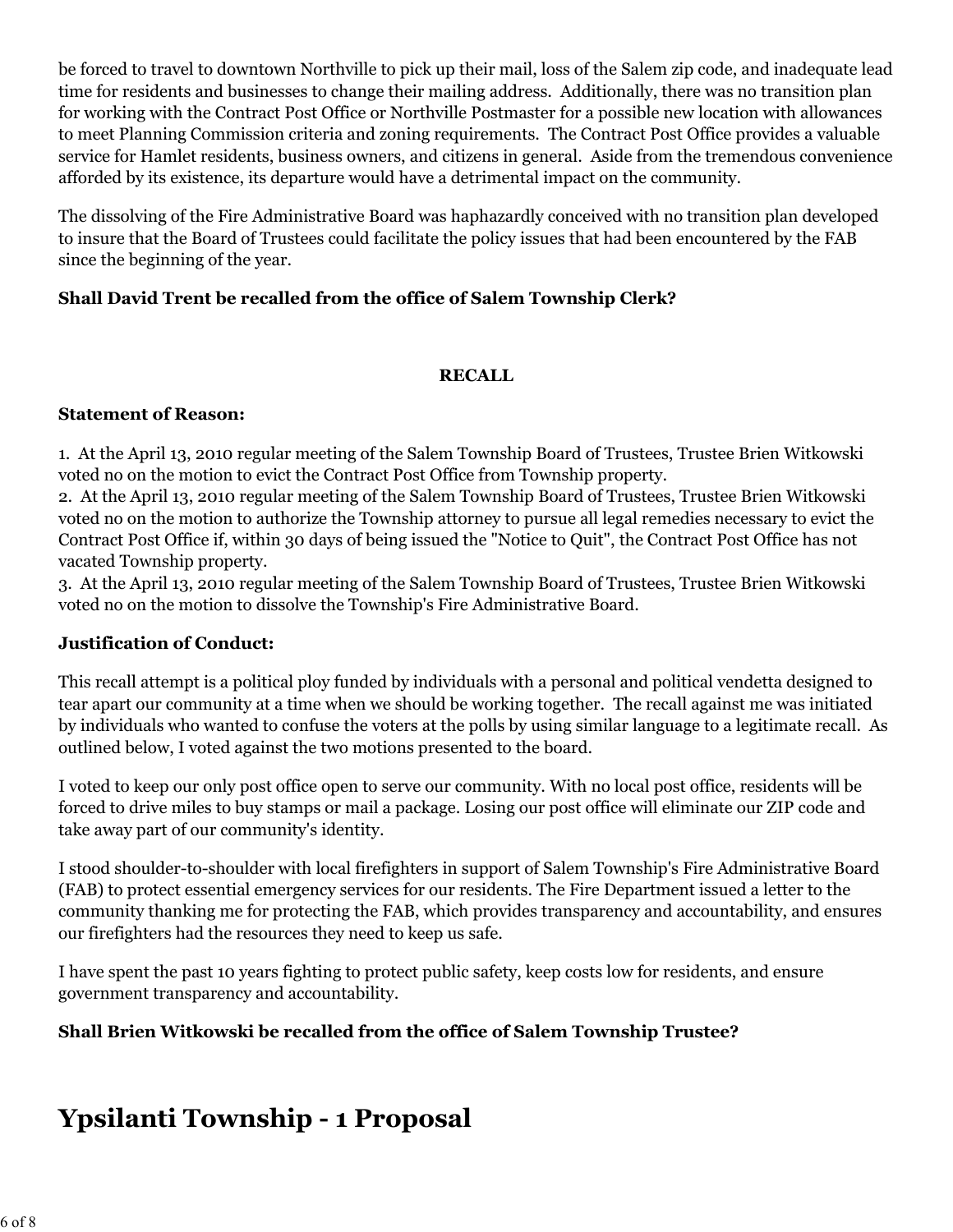#### **CHARTER TOWNSHIP OF YPSILANTI PROPOSITION 1 (Police Protection) New**

Shall the Charter Township of Ypsilanti be authorized to levy and increase the limitations of the total amount of general ad valorem taxes which may be imposed in any one year upon real and tangible personal property in the Charter Township of Ypsilanti, Washtenaw County, Michigan, as provided by Section 6 of Article IX of the Constitution of Michigan, 1963, from 0.0 to 1.5 (\$1.50 per \$1000), for a period of three (3) years from 2010-2012 both inclusive, for the exclusive purpose of providing revenues for law enforcement services? The first year of this levy shall generate estimated revenue of \$2,032,028.

The new police services millage would generate revenues to replace police services revenues lost, due to decrease in property values. The revenue generated by this millage will be used specifically to provide law enforcement services and for no other purpose.

### **Columbia School District - 1 Proposal**

#### **COLUMBIA SCHOOL DISTRICT BONDING PROPOSAL**

Shall Columbia School District, Jackson, Lenawee, Washtenaw and Hillsdale Counties, Michigan, borrow the sum of not to exceed Five Million Dollars (\$5,000,000) and issue its general obligation unlimited tax bonds therefor, for the purpose of:

remodeling, furnishing and refurnishing and equipping and re-equipping school buildings; developing and improving sidewalks, driveways, parking lots, playgrounds and athletic facilities; and developing and improving sites?

The following is for informational purposes only:

The estimated millage that will be levied for the proposed bonds in 2011 is 0.46 mill (\$0.46 on each \$1,000 of taxable valuation). The maximum number of years the bonds may be outstanding, exclusive of any refunding, will not exceed ten (10) years for any single series of bonds. The estimated simple average annual millage anticipated to be required to retire this bond debt is 1.14 mills (\$1.14 on each \$1,000 of taxable valuation).

(Pursuant to State law, expenditure of bond proceeds must be audited, and the proceeds cannot be used for repair or maintenance costs, teacher, administrator or employee salaries, or other operating expenses.)

### **Dexter District Library - 1 Proposal**

#### **DEXTER DISTRICT LIBRARY LIBRARY MILLAGE RENEWAL**

Shall the Dexter District Library, Counties of Washtenaw and Livingston, renew the previously voted increase in the tax limitation that expires in 2010 in an amount not to exceed .6925 mill (\$.6925 on each \$1,000 dollars